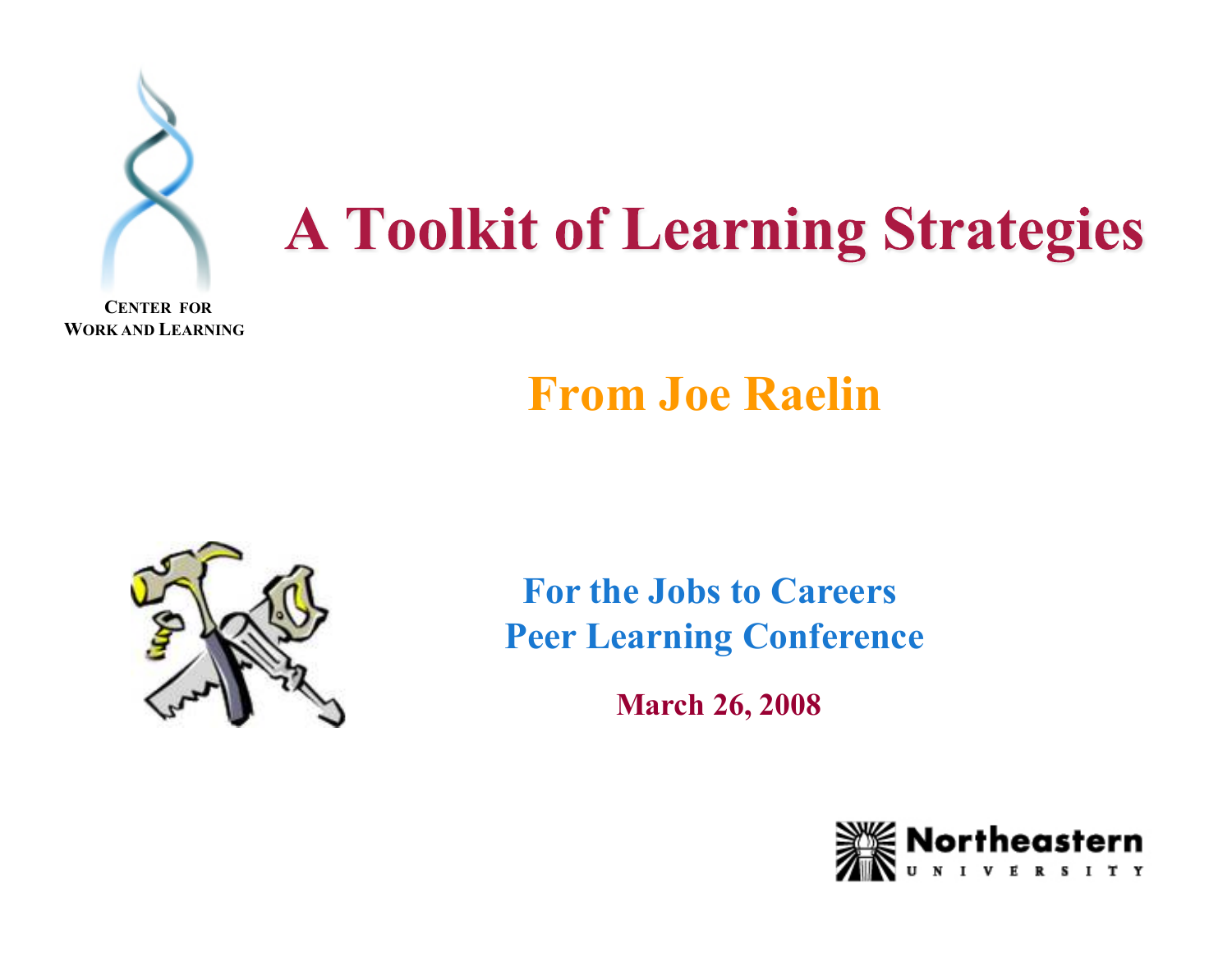

 **CENTER FOR WORK AND LEARNING** 

### **Instructional and Work-Based Strategies**

Instruction can enhance work-based learning strategies through its various formats. It can be:

- front-loaded
- back-loaded
- just-in-time
- self-instructed
- on-the-job

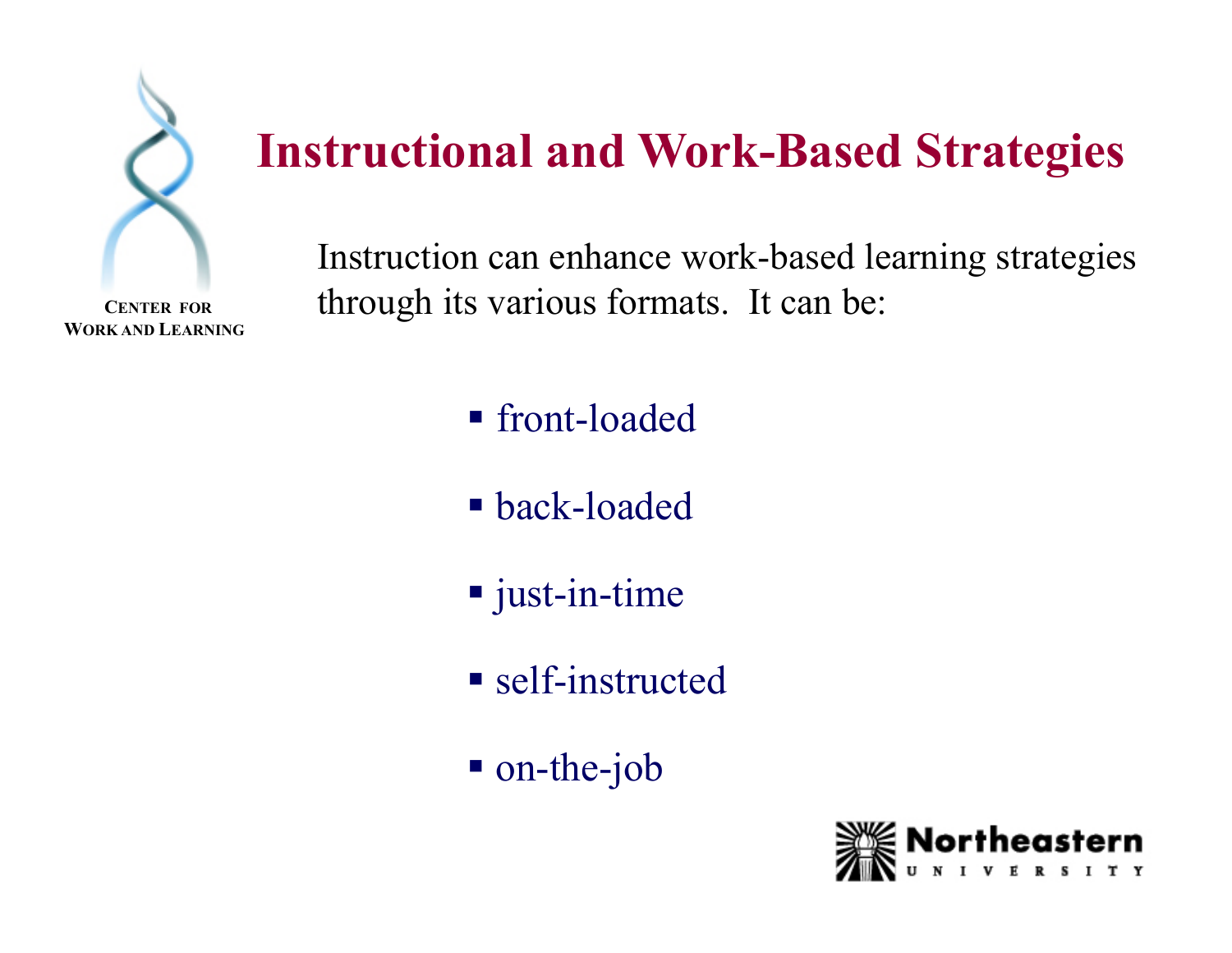

### **Learning Environments that Promote Work-Based Learning**

- workplace culture values collaborative learning
- workplace has open career structure
- the learner has access to knowledge resources
- learner has contact with other learners
- learner's tasks are important to the organization
- learner's tasks require ongoing knowledge and skill development

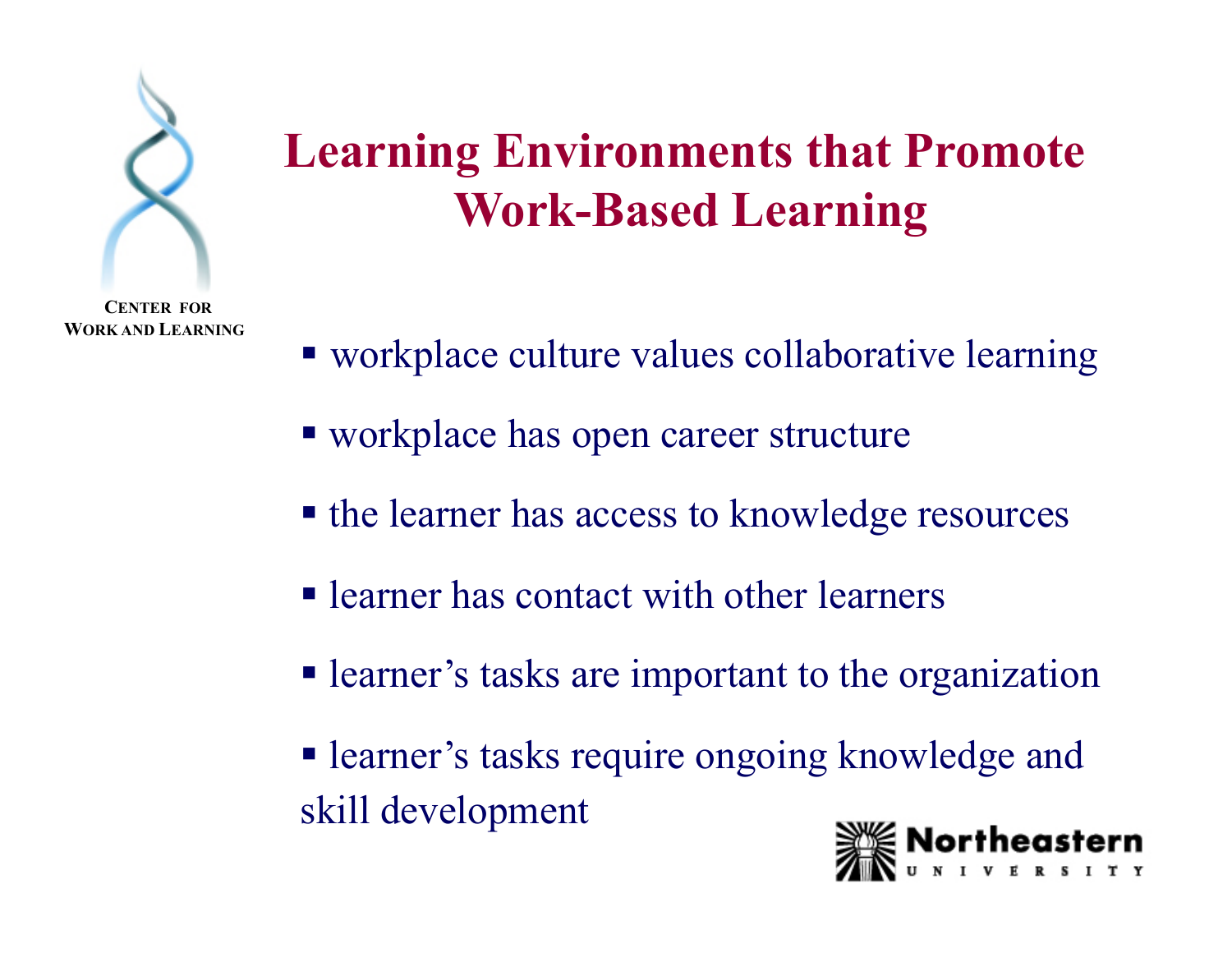

**Journalizing** 

 **CENTER FOR WORK AND LEARNING** 

- Vehicle to integrate the inner and outer parts of our lives
- Method to gain insight into our reasoning and actions
- **Lens to view experience before, during, or after an event**
- Vital tool for reflecting on:
	- projects
	- learning team
	- everyday experience

Teachers <del>in praging</del> - Alli de.<br>Enclass two matchers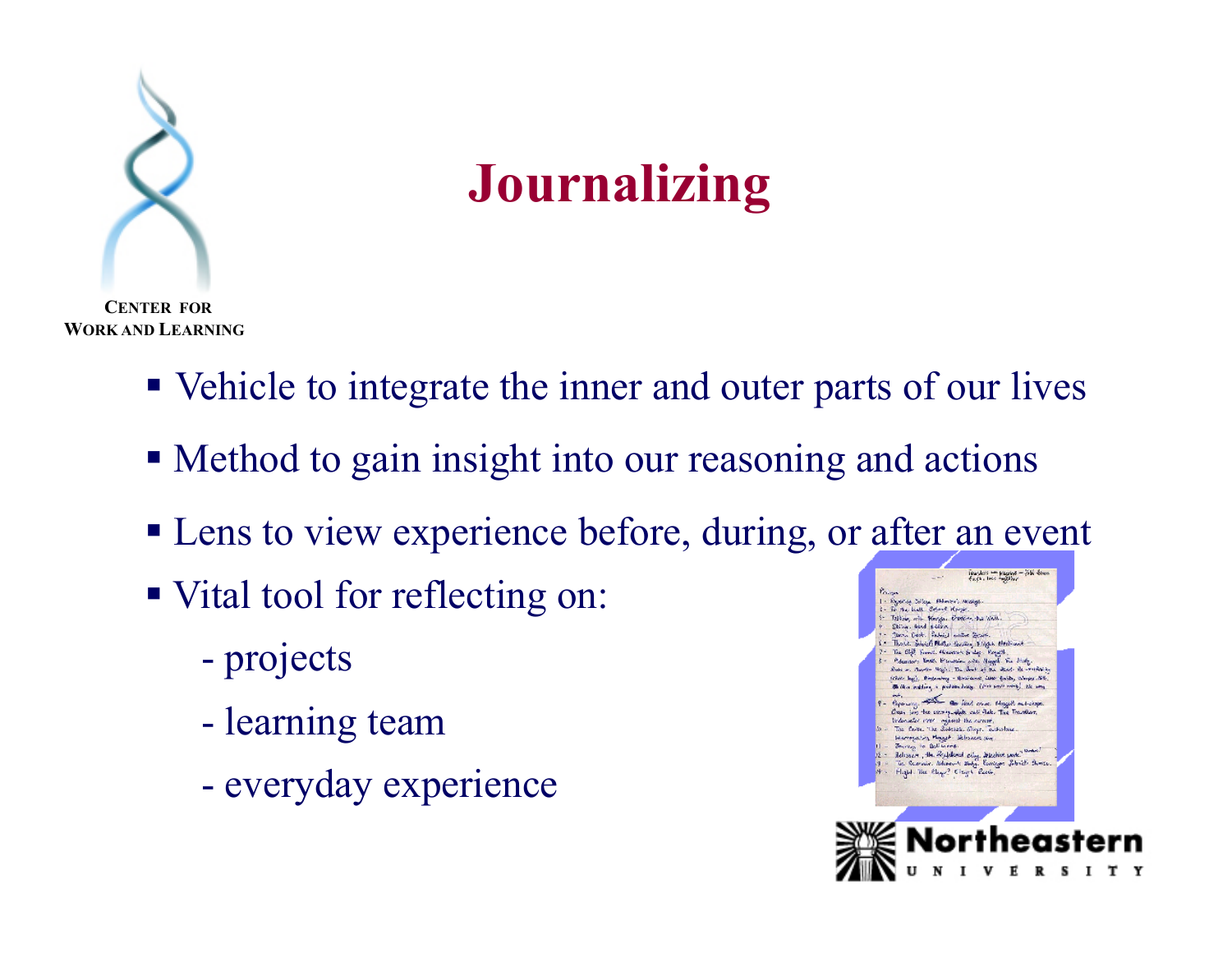## **Journalizing - Questions To Help Get Started**

- What are your plans for an intervention?
- What are you feeling in the moment?
- How have you processed the experience?
- What are your feelings now?
- How do you evaluate the experience?
- What new insights have been revealed?

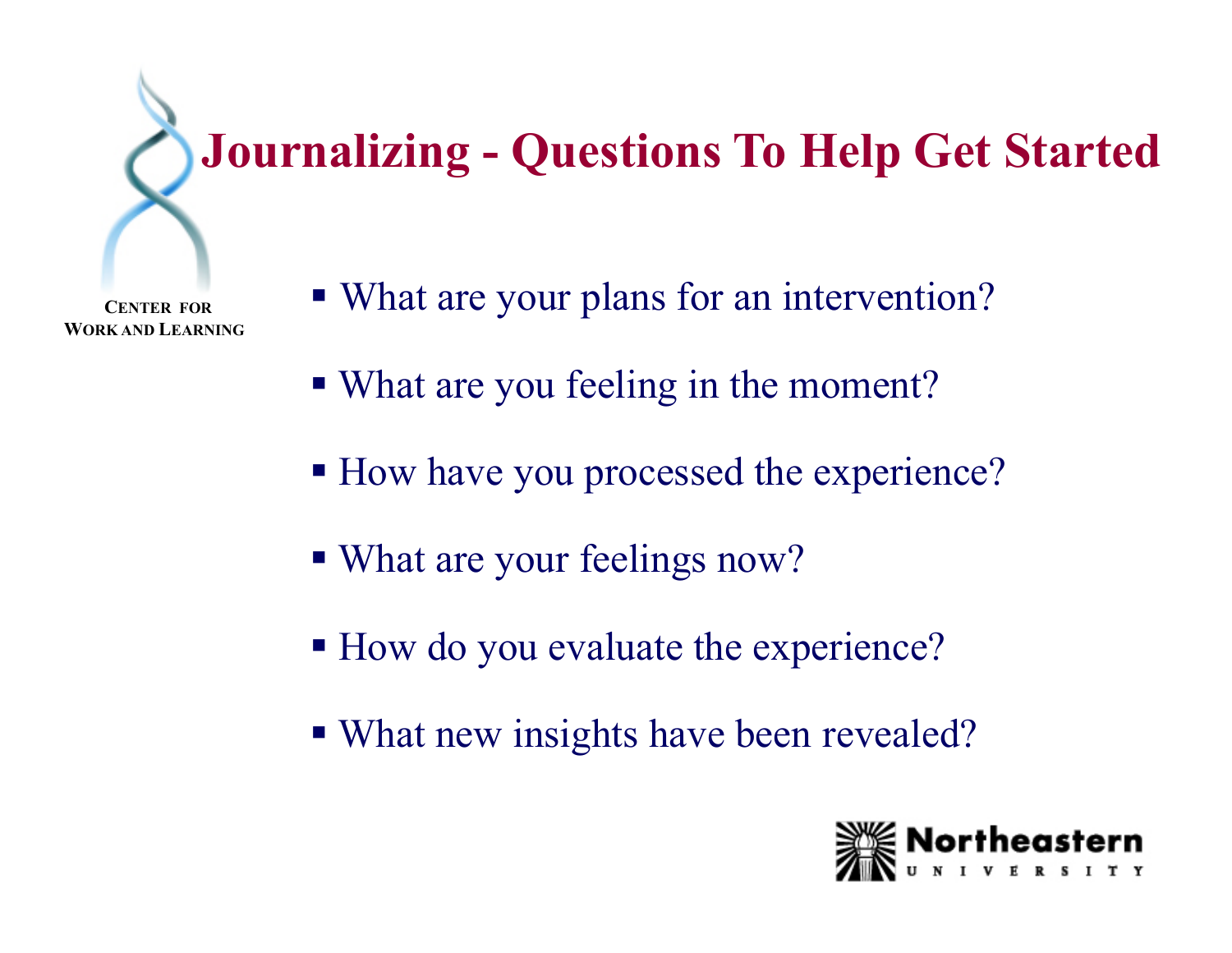

#### **Journalizing – Two Sample Approaches**

 **CENTER FOR WORK AND LEARNING** 

The Row Approach

 $\frac{1}{2}$ 

 $\frac{1}{2}$ 

The Column Approach

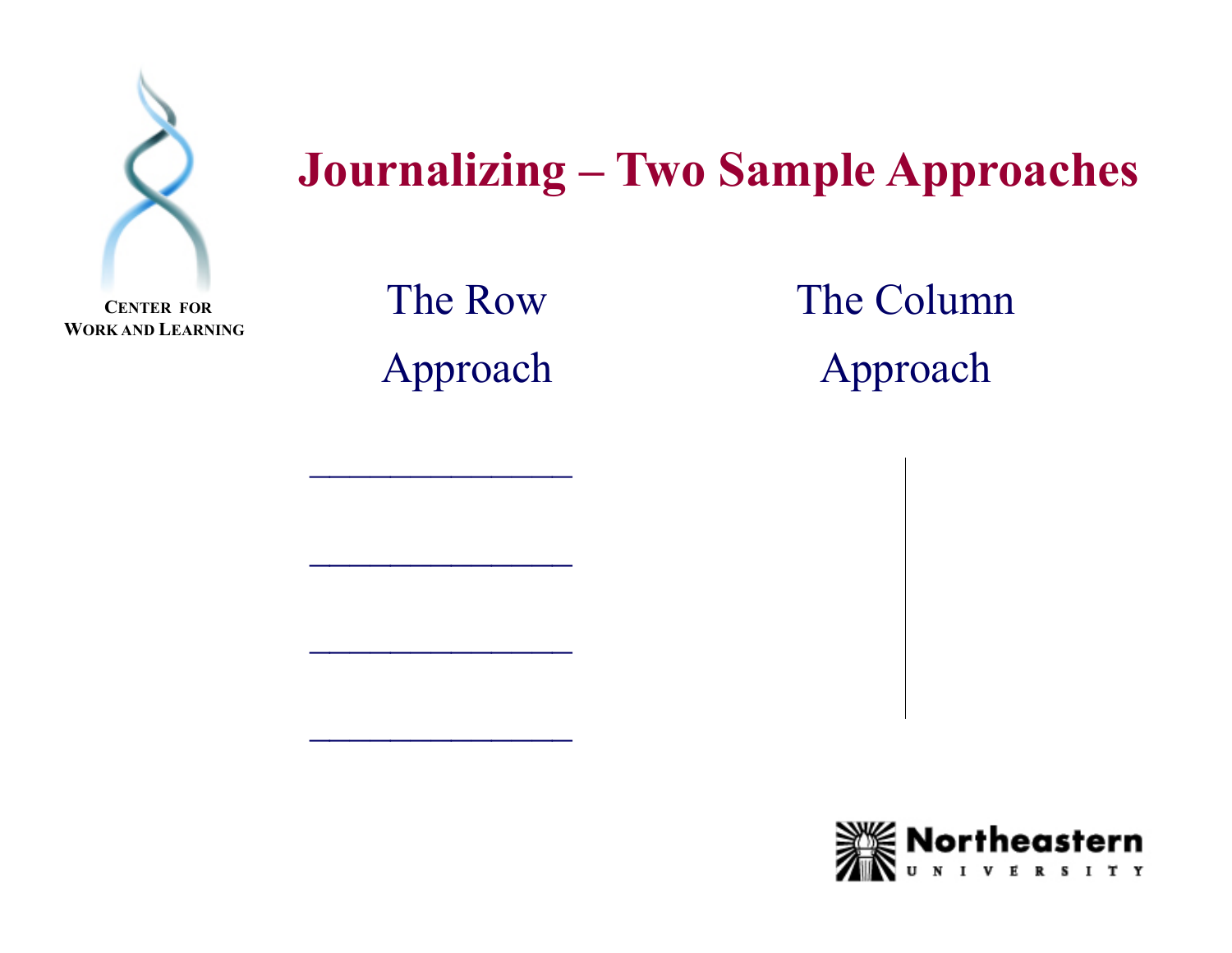

**Journalizing – Example**

**WORK AND LEARNING** 

#### **Site: Asante**

Occupation: Informatics Technician Competency: Ability to organize data in files for easy retrieval Work-based activity to learn competency: Assigned to organize computer filing system so files can be more easily identified. Reflective practice/Assessment: Students keep journals to document and reflect on the process.

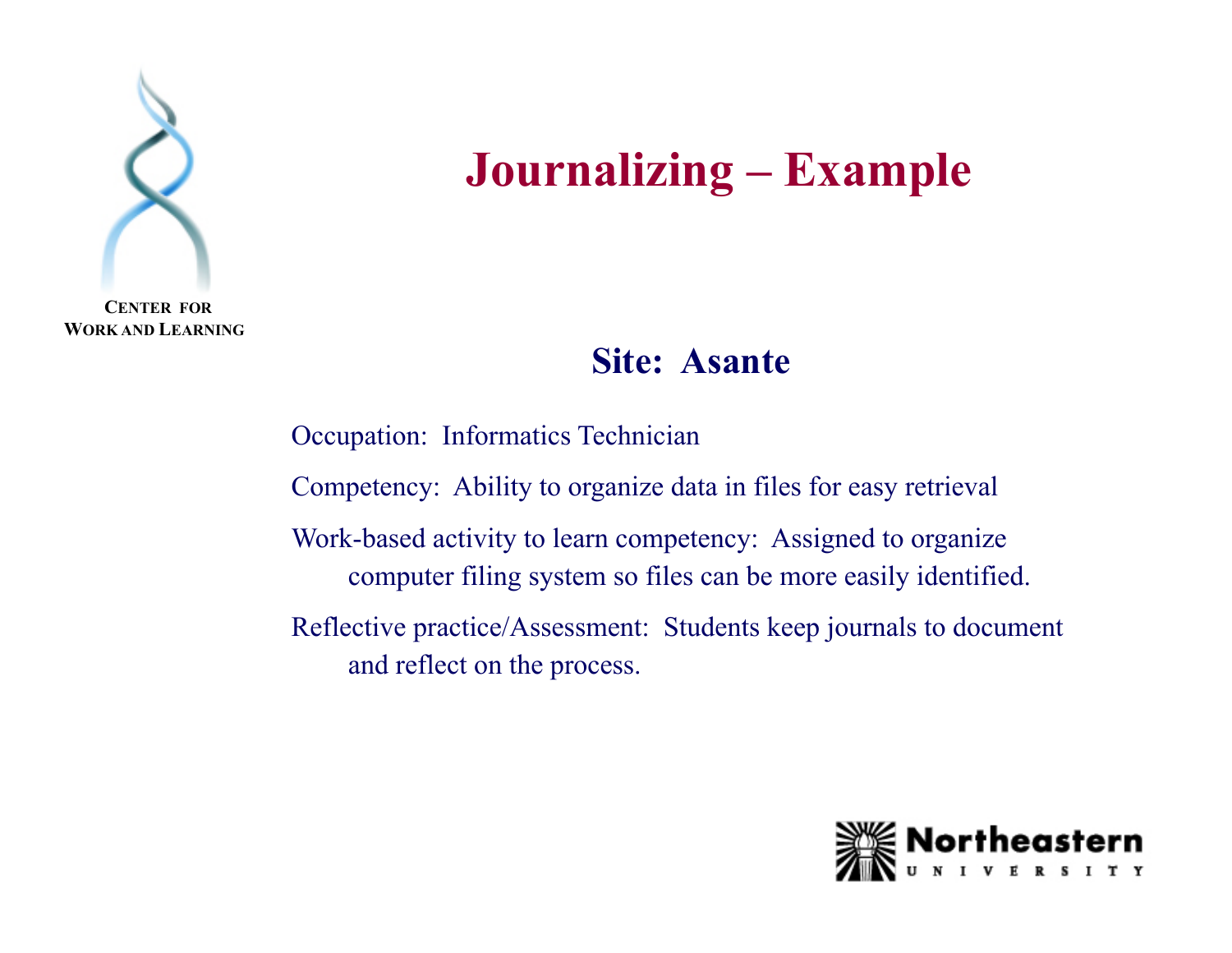

**Be 'SAGE' in Mentoring**



■ A*ccept* 

**G***ift* 

**E***xtend* 



Source: C. R. Bell, *Managers as Mentors* (1996).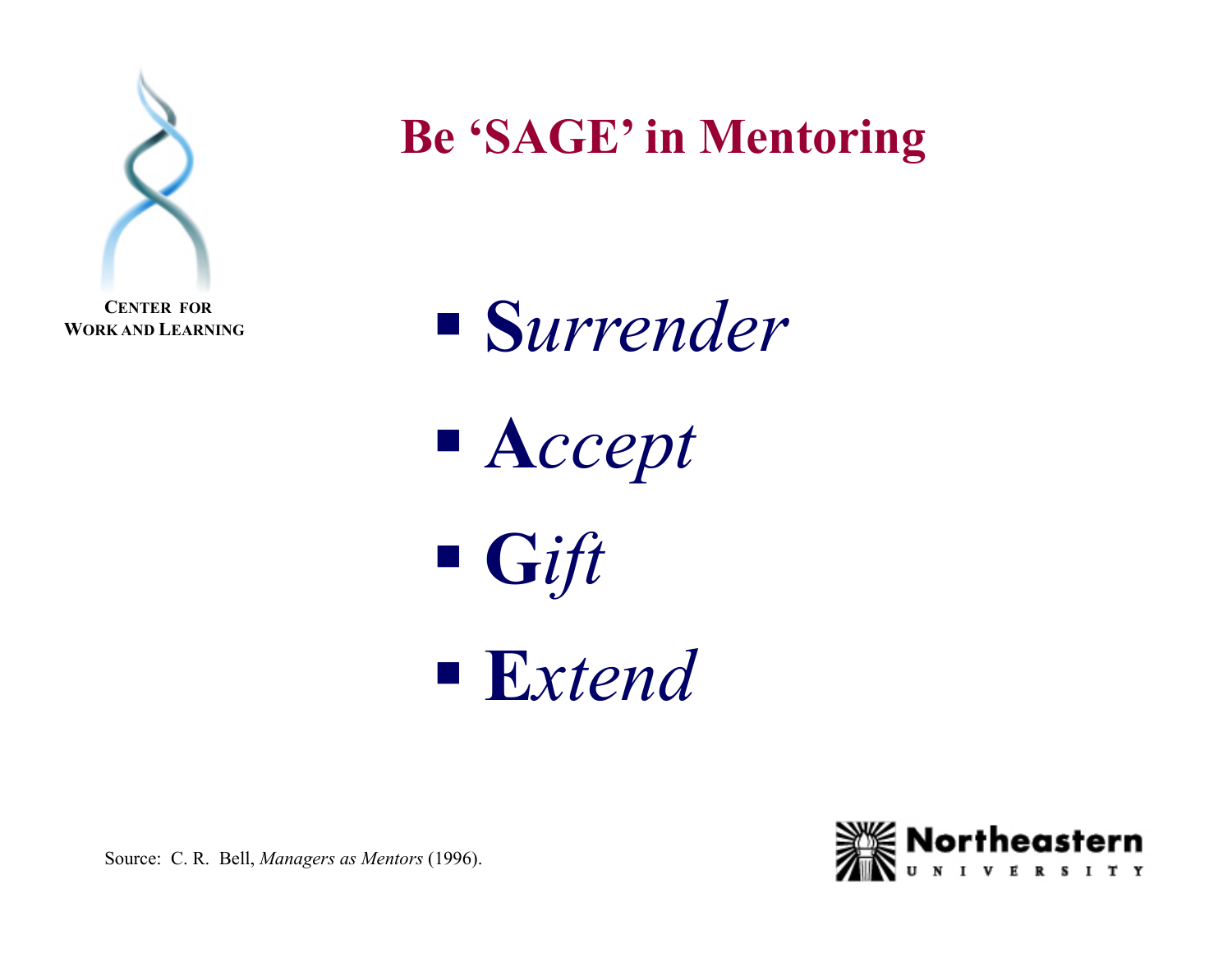

 **CENTER FOR WORK AND LEARNING** 

## **Facilitation Functions**

- The administrative dimension Attend to team meetings and procedures
- The content dimension

Assist with project design and operation

• The process intervention

Intervene to help the group with its interpersonal dynamics and development

**The feelings dimension** 

Acknowledge the emotional element of member relationships

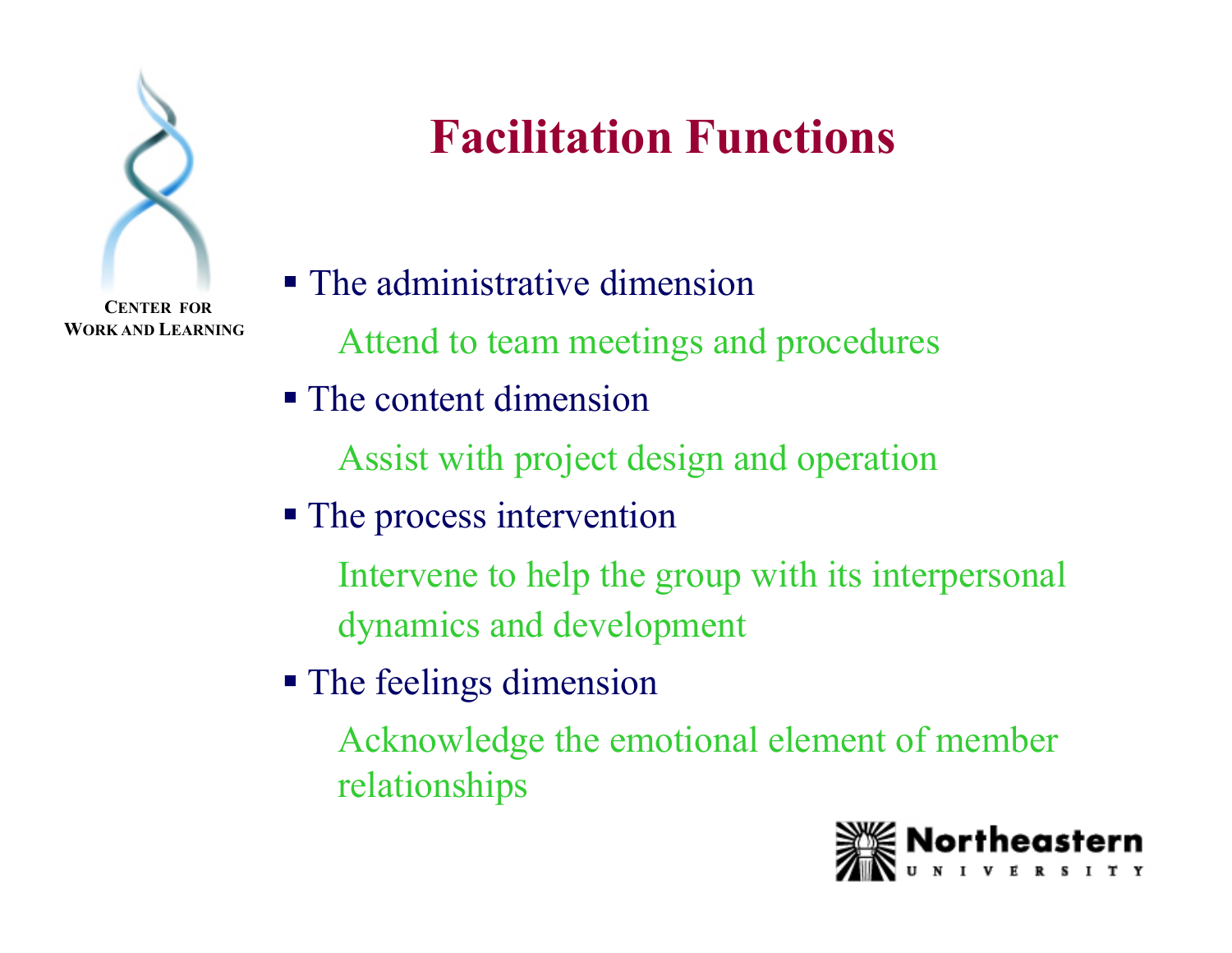

#### **Some Facilitator Roles**

- Reflector [\*Prime\*] asks questions to foster reflection
- Expert shares information from his or her experience and knowledge
- Instructor teaches tools and techniques
- Colleague offers his or her personal opinion and perspective

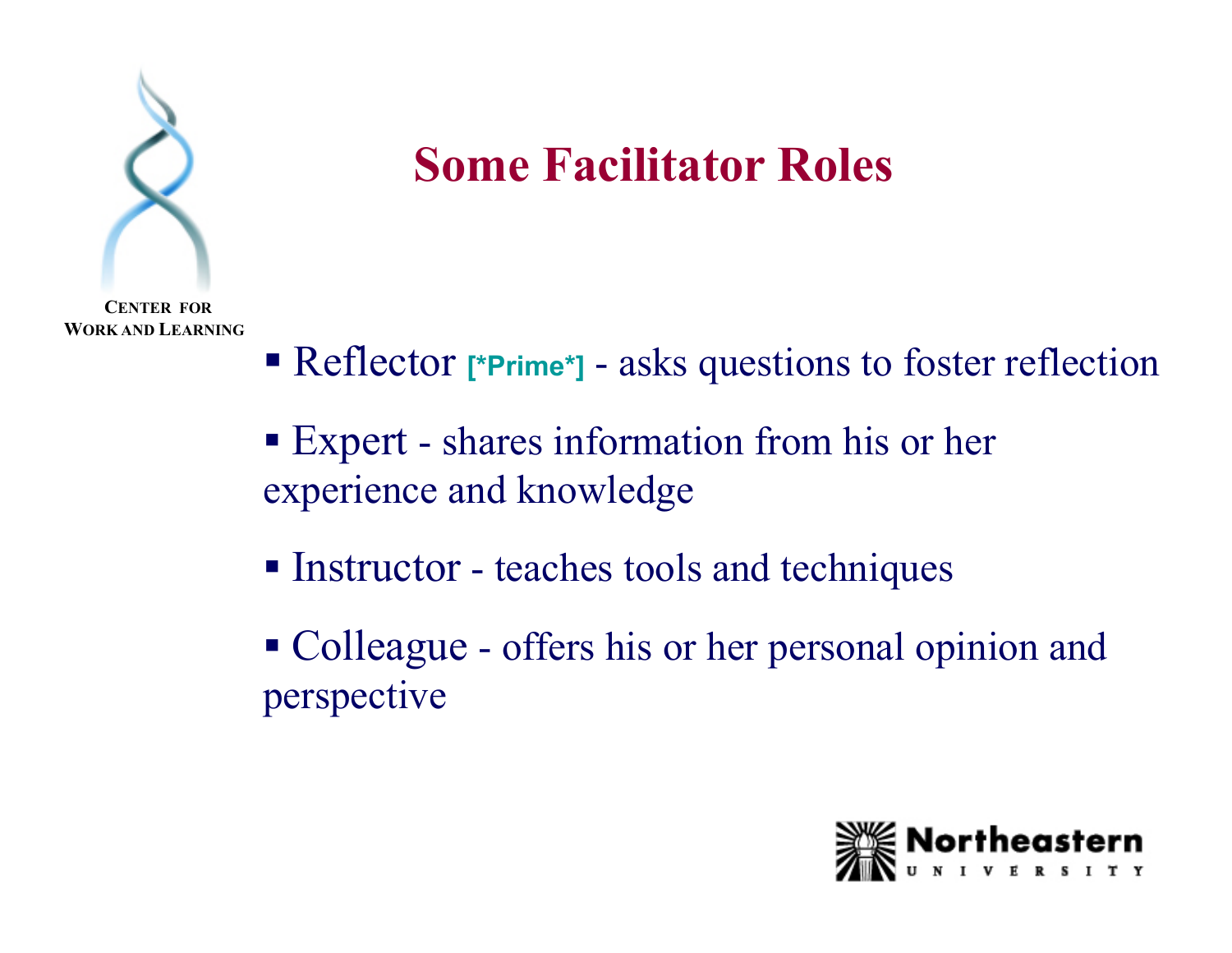

 **CENTER FOR WORK AND LEARNING** 

### **Facilitators' Intervention Strategies**

- **Prescriptive deliberately offer advice and** direction
- Informative offer leads or ideas about how to proceed
- Confronting challenge members on such issues as their current process, evolving relationships, restricted intellectual frameworks
- Cathartic address emotional undercurrents and seek to release tension
- Catalytic provide a framework to encourage the development of an idea or remove a blockage
- **Supportive display care or offer empathy**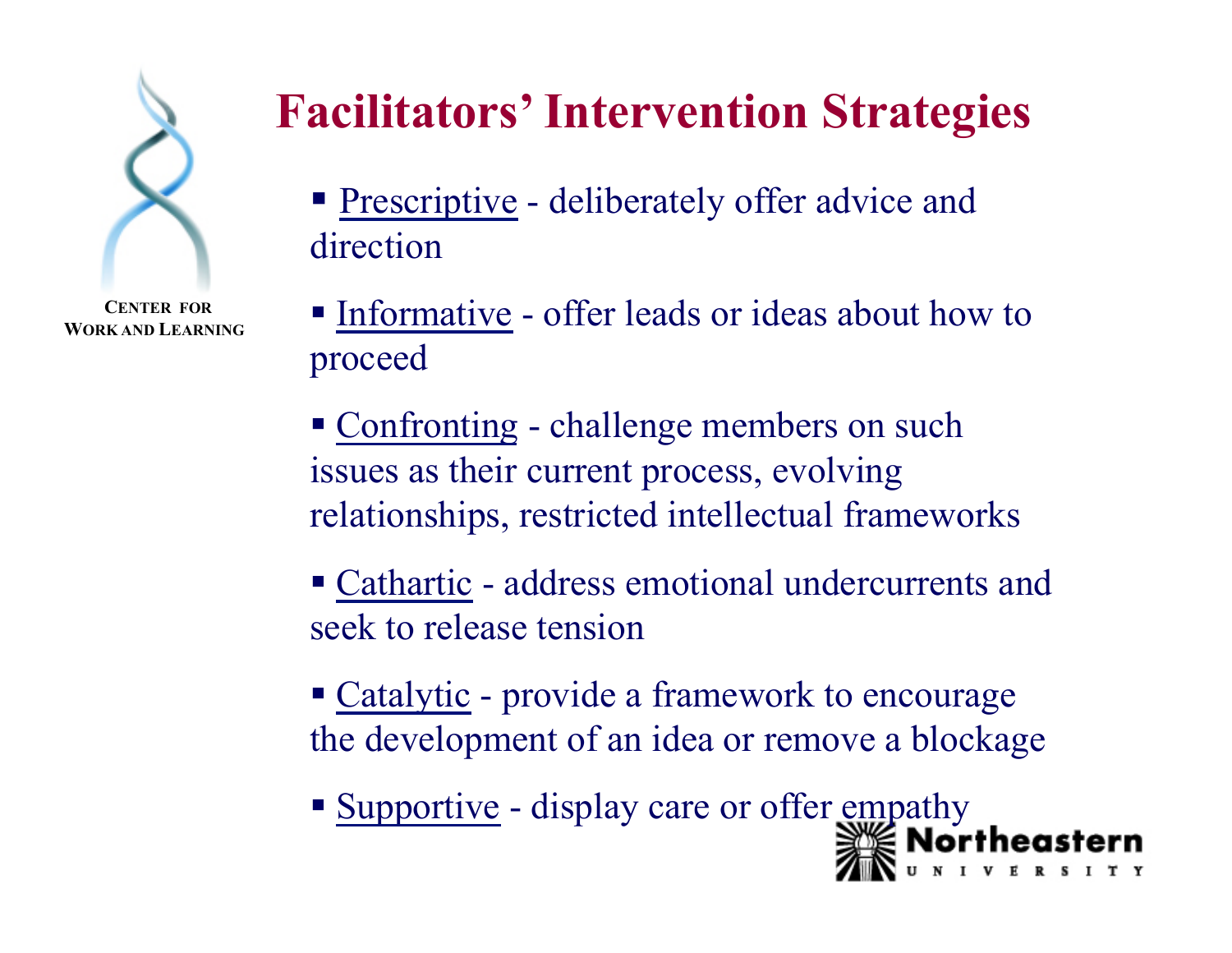

 **CENTER FOR WORK AND LEARNING** 

## **Facilitation Andragogical Behaviors**

#### • listening and attending

- clarifying goals, agendas, and norms
- promoting airing of problems from diverse viewpoints
- openly but sensitively confronting conflict or disagreement
- looking at the underlying assumptions operating in a situation
- revealing one's own assumptions and inferences
- being aware of inconsistencies between one's beliefs and actions
- giving feedback in a nondefensive way
- encouraging the soliciting and receiving of feedback
- reflecting on self and on the process of the group
- allowing and encouraging the airing of emotions and feelings
- encouraging members to take ownership of their own learning
- reinforcing an open and participative environment

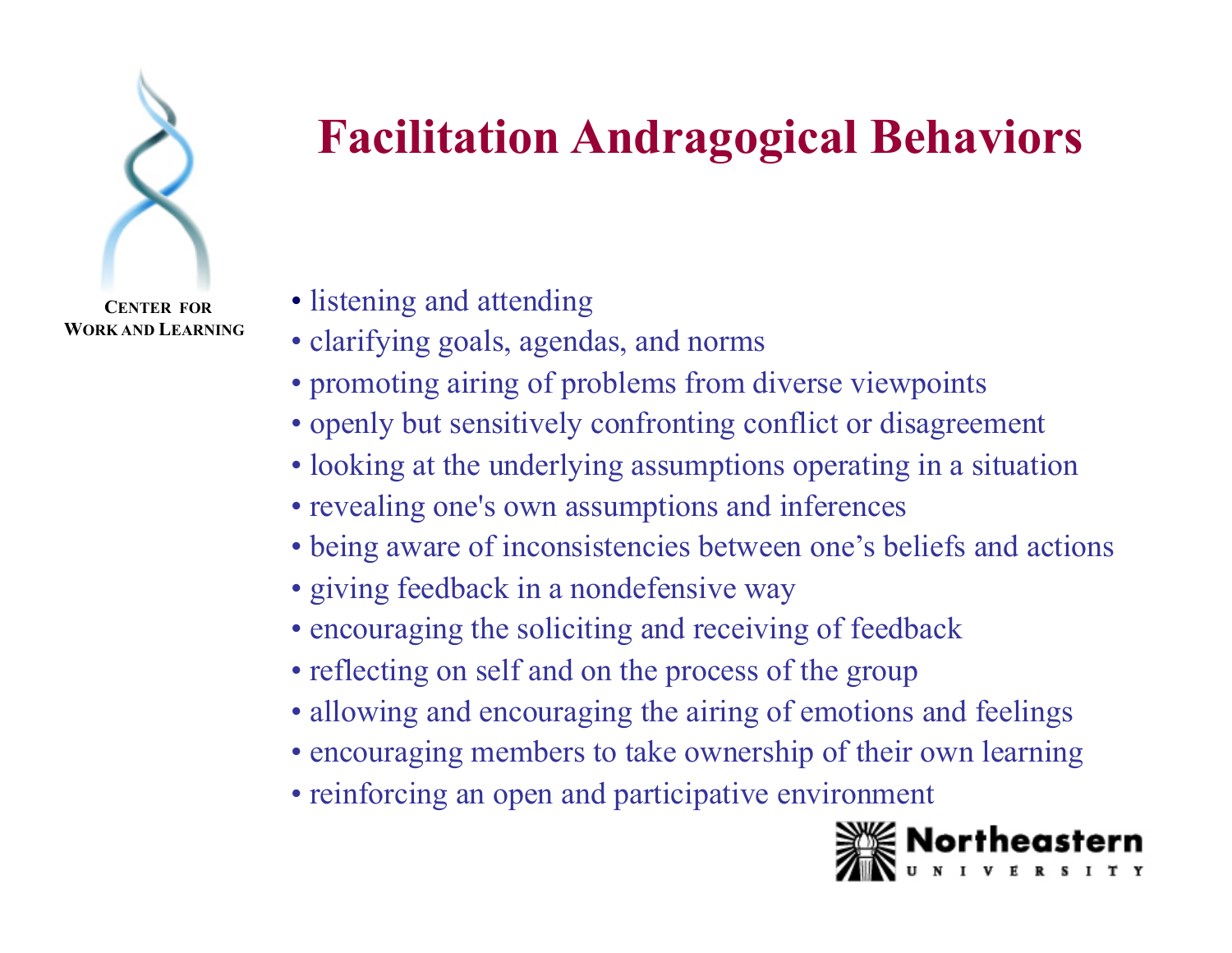

 **CENTER FOR WORK AND LEARNING** 

### **Toward Facilitation Teaching**

• Instead of asking questions that have a preconceived correct answer, probe while suspending all presuppositions

• Instead of first jumping in to provide expertise, let participants offer their solutions to each other

• Instead of masking lack of knowledge, admit fallibility along with a view on how all might approach the problem at hand

• Instead of allowing participants to downplay their experience, reinforce the deep value of their practice-knowledge

- Instead of over-preparing lecture presentations, introduce new material using multiple methods and entry points
- Instead of requiring concept-based reports from the field, encourage participants to journal on their experiences
- Instead of encouraging opinion-giving, invite participants to ask good genuine questions to bring out the collective knowledge of everyone
- Instead of seeking consensus on a controversial topic, express tolerance for a resolution of indeterminacy in order to promote ongoing reflection on the topic

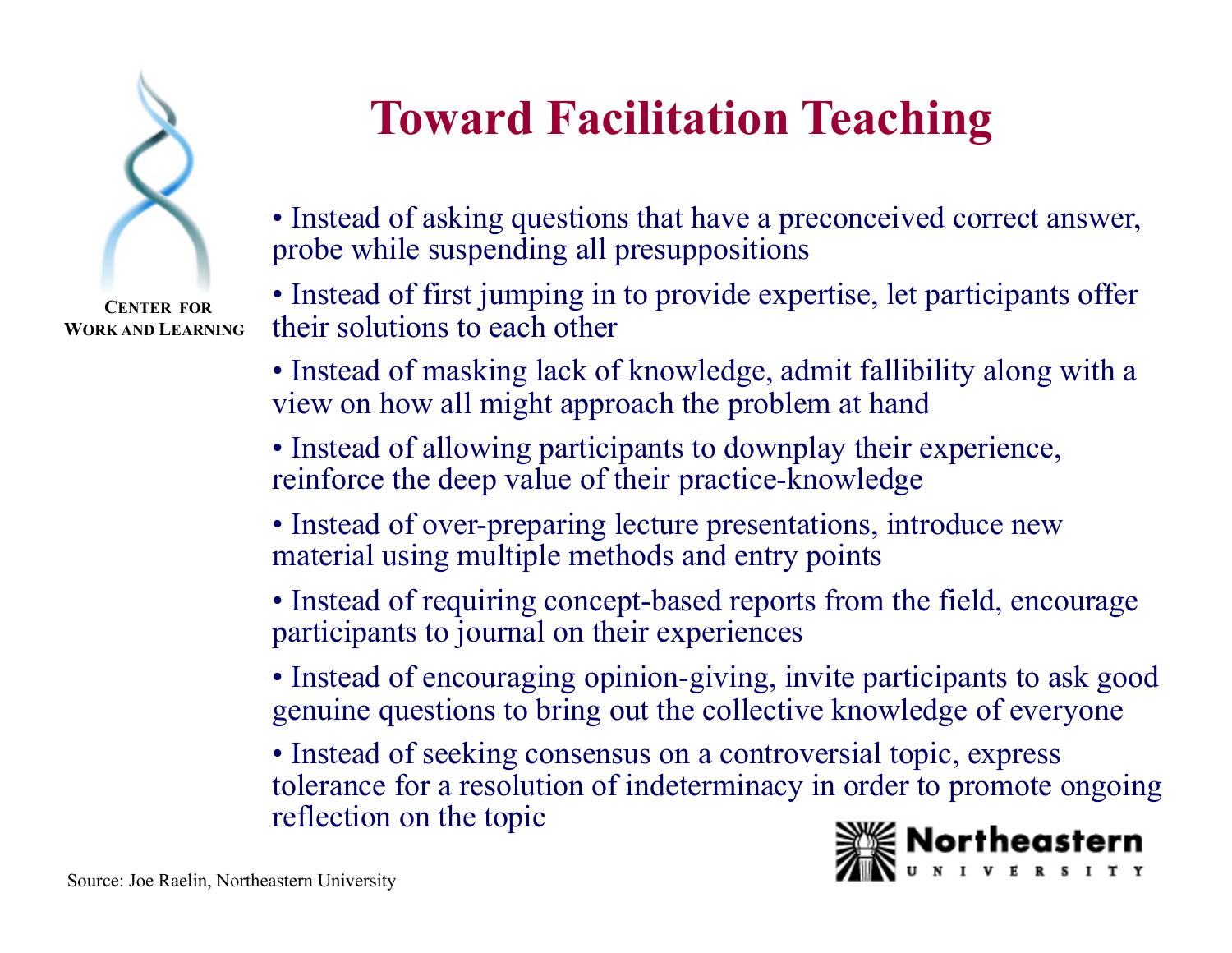

# **What's a Good Question?**

- Is open-ended, rather than close-ended
- Challenges assumptions even one's own
- **EXALLERG Asks for illustrations**
- **When asking "why," applies it to future plans as** much as to past actions
- Keeps the focus on the speaker, not on the questioner
- **Doesn't place the speaker on the defensive, doesn't** interrogate
- Doesn't presume that the questioner already knows the answer
- **If also based on human curiosity or knowledge** gathering

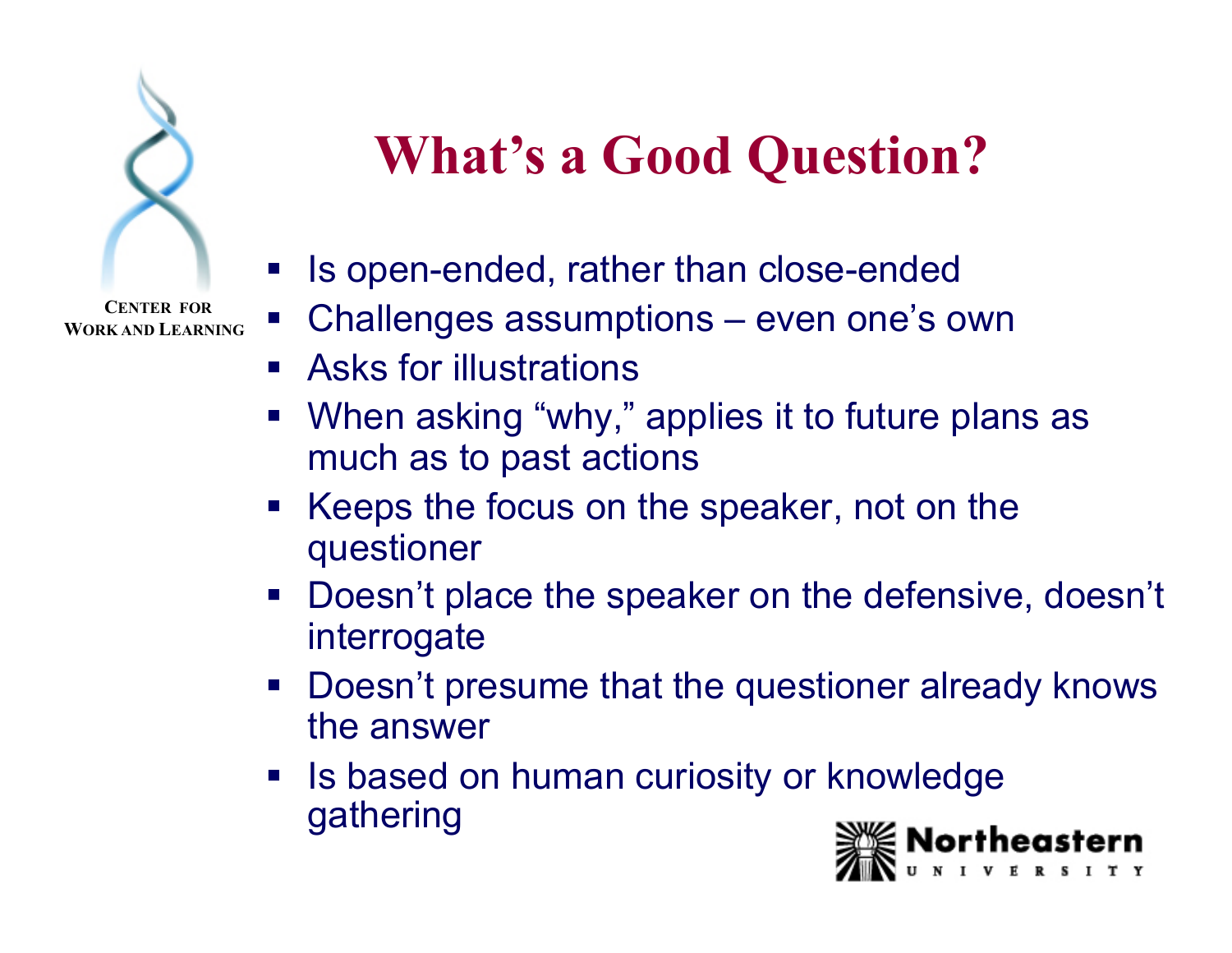

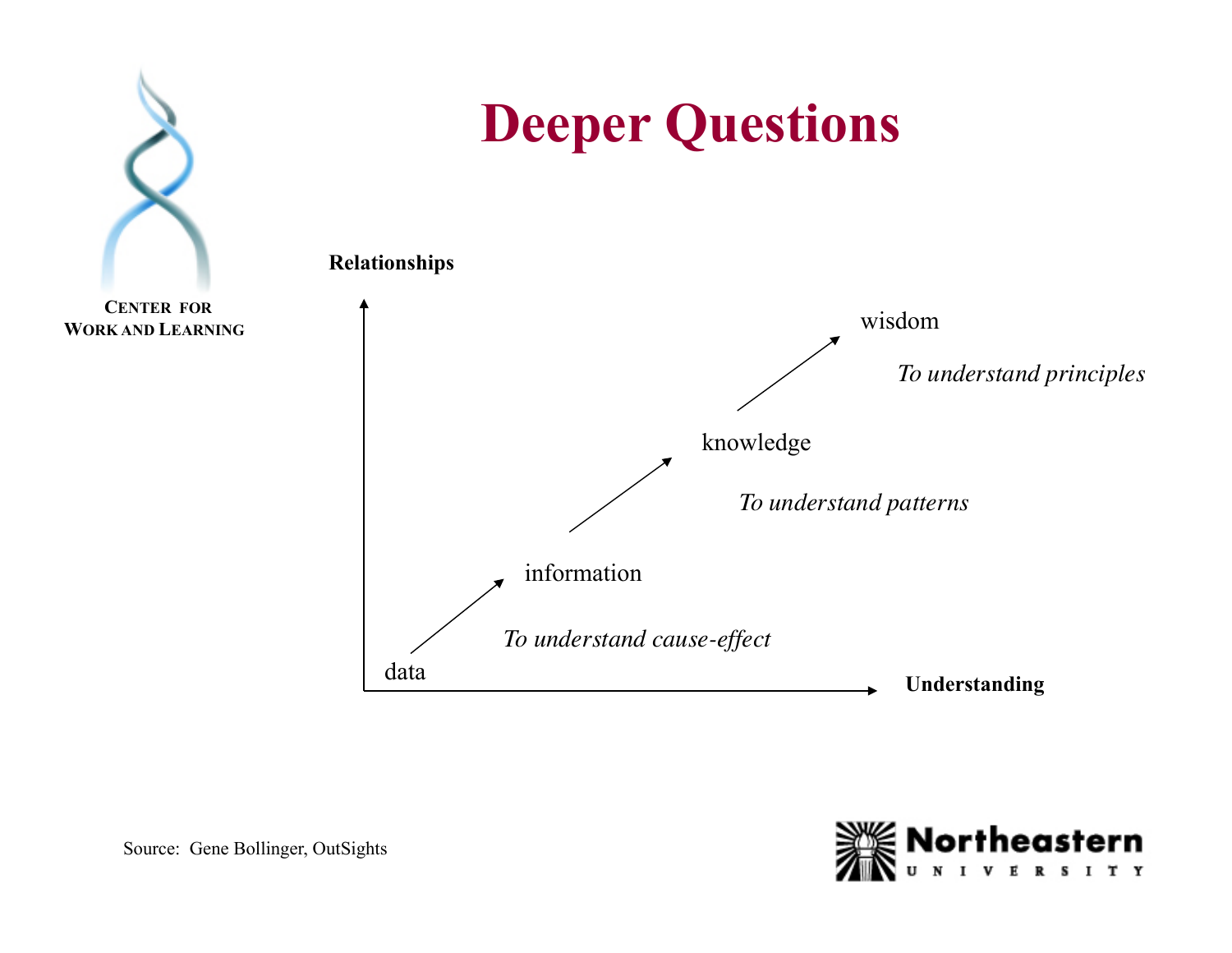

# **Clarifying Assumptions**



 **CENTER FOR WORK AND LEARNING** 

### • An assumption:

- Any belief, idea, hunch, or thought you have about a subject. Our assumptions tend to guide our behavior
- Why clarify them:
- We get into trouble when we start believing that our assumptions and inferences are fact. Since we all have different assumptions about a subject, it's important to clarify and challenge them before we begin to work together.

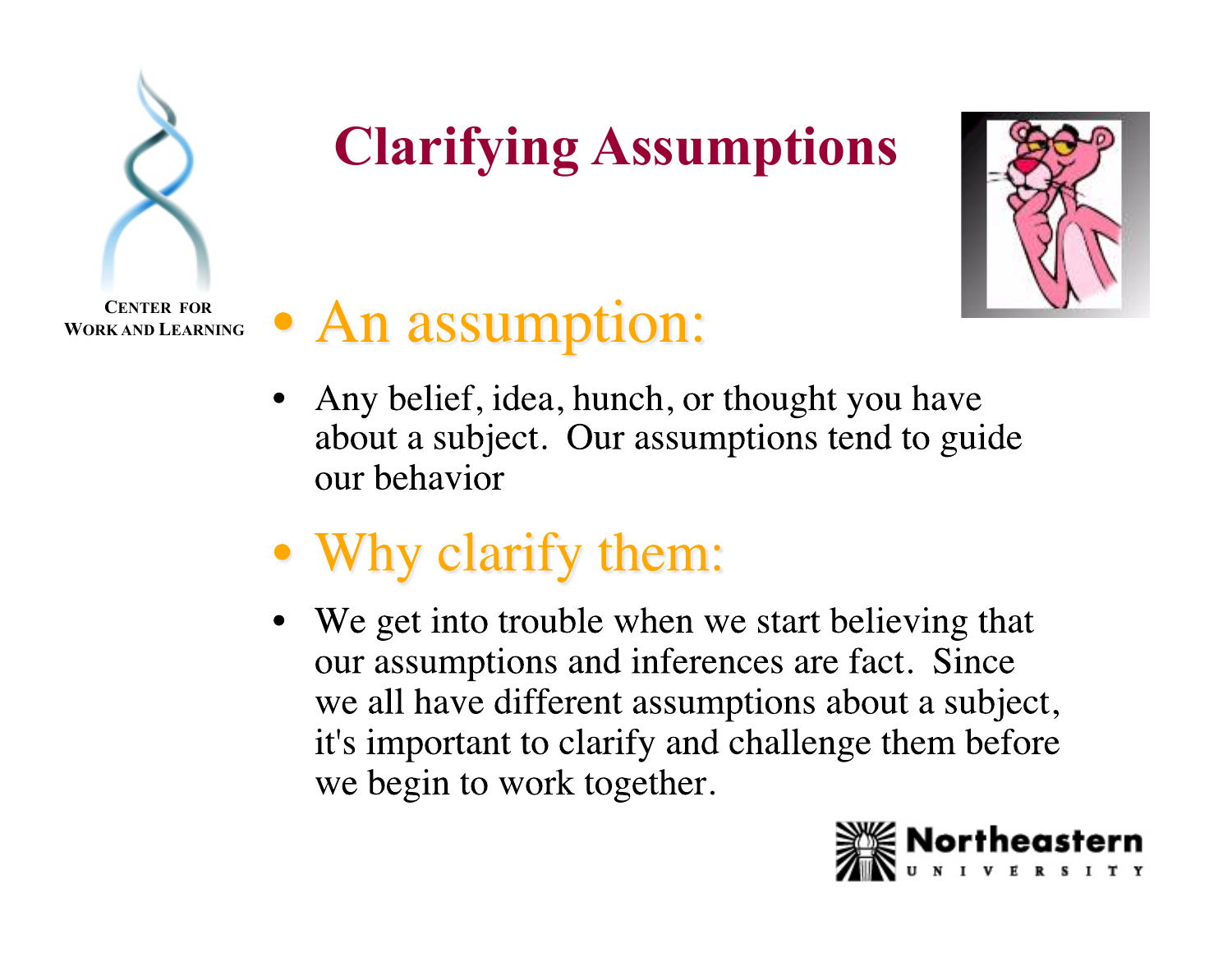

## **Reflective Exercise**

**Here are some possible questions to ask of your 'client'?** 

- Who thinks it's a problem?
- Who might have another point of view?
- What difference would it make if it were solved?
- Would this be a problem anywhere else?
- What resources or information do you need to solve it?
- What's the worst outcome? Are there any contradictions?
- What one thing could you do to make the problem different? Are any patterns emerging?
- What's prevented you from solving the problem before?

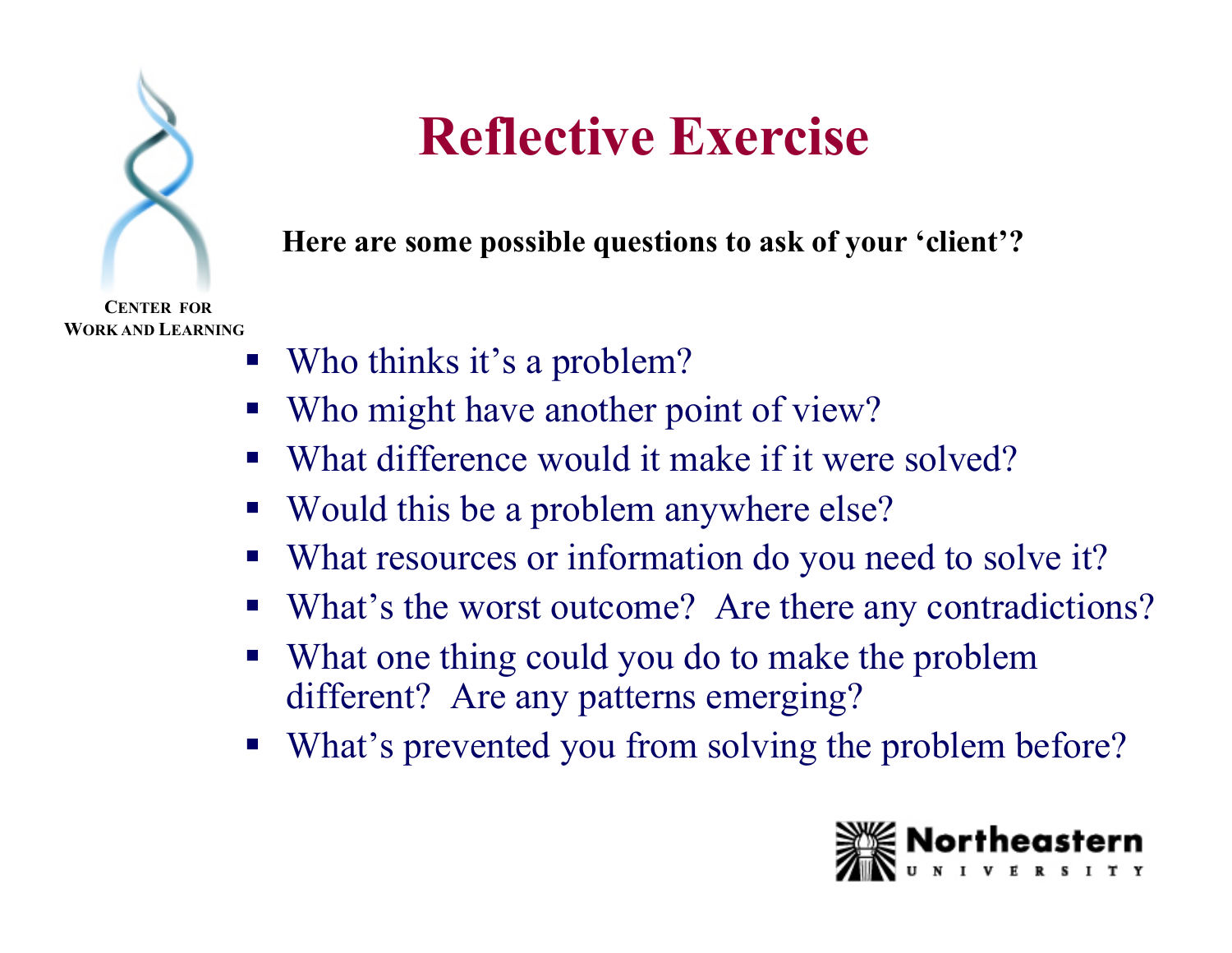

# **Critical Moment Approach**

- What happened (story of the moment) and how is that significant to you?
- What created the largest impact either positive or negative?
- What issues does this story raise?
- Are there any contradictions or paradoxes?
- What questions do you hear? What are you trying to figure out?

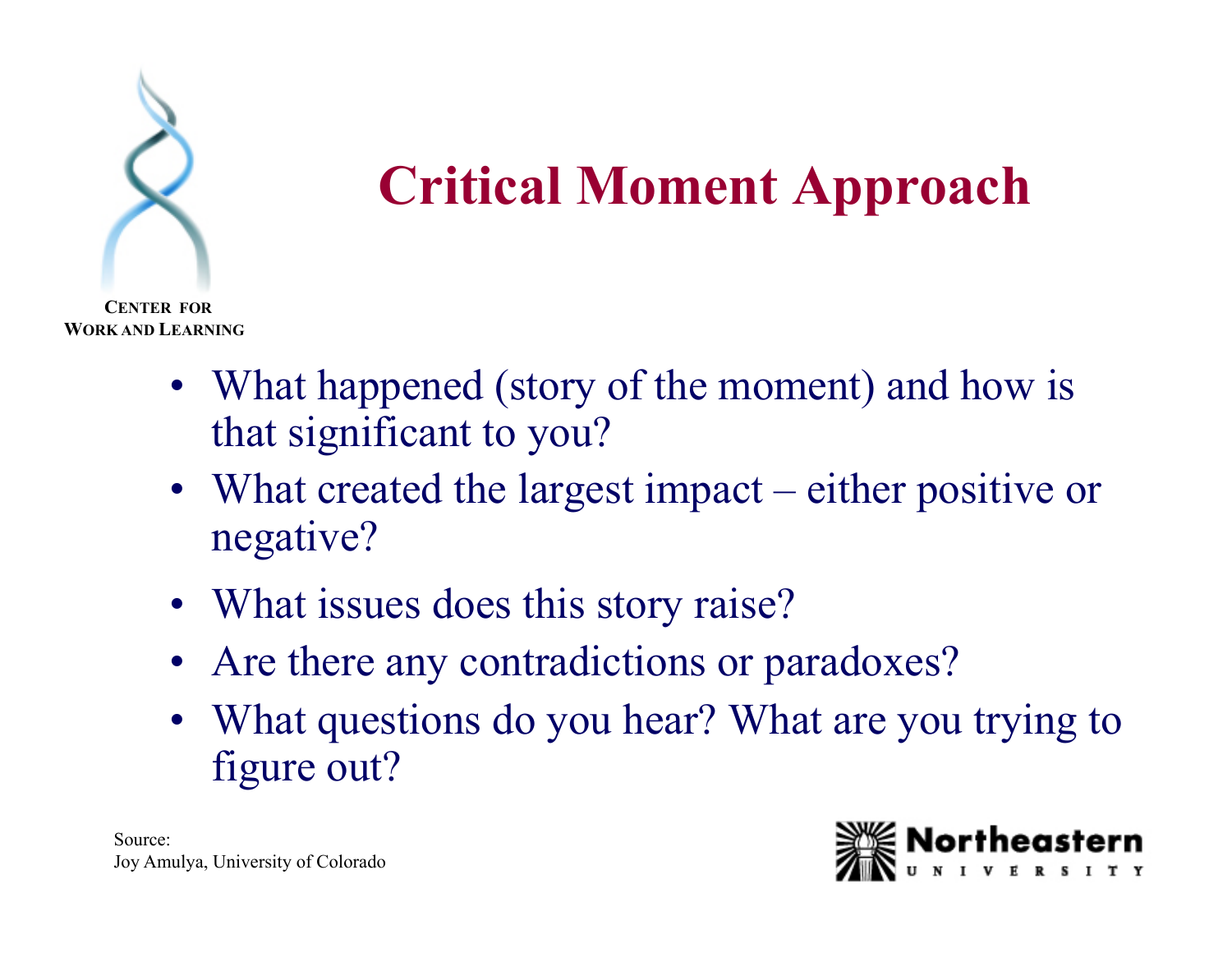

## **The Seven Hats Exercise**

**Gray: You tend to point out any omitted details or facts. You like to ask about the protagonist's assumptions.** 

 **CENTER FOR WORK AND LEARNING** 

**Yellow: You like to ask about the benefits of the initiative and what difference it will make if it succeeds.**

**Black: You point out the cautions, contradictions, and constraints and ask about the things that can prevent the initiative from succeeding.** 

**Green: You point out the ways that any cautions, contradictions, or constraints can be overcome.** 

**Orange: You like to propose alternative solutions. You may bring out some wild ideas or look for emerging patterns.** 

**Blue: You tend to focus on next steps or emerging principles or ask if the protagonist is ready to implement.** 

**Red: You like to ask about any gut feelings toward the plan.** 

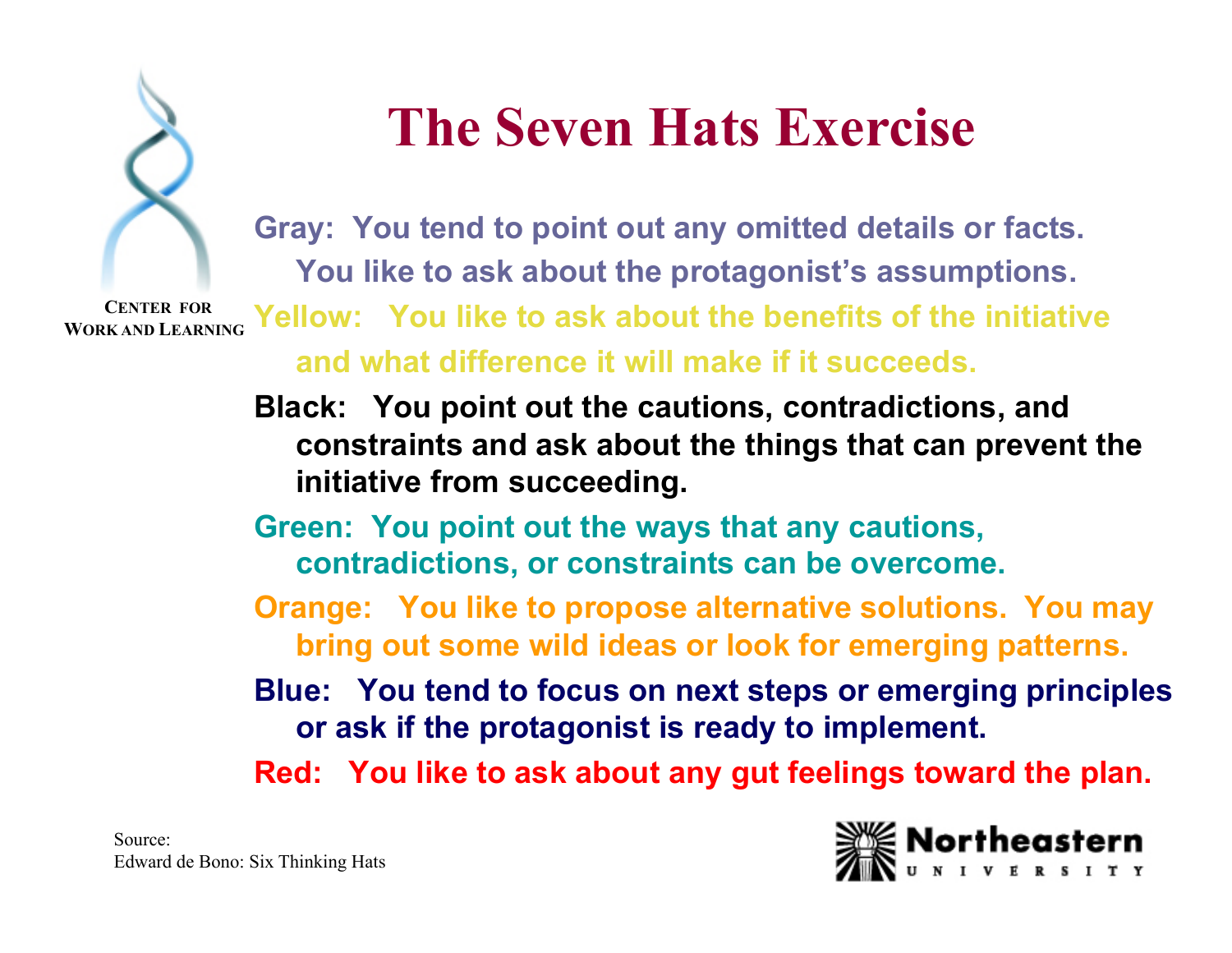

### **Why Should You Consider Reflecting More With Others**

- Are you happy with your own participation in the team?
- Are you happy with others' contribution to the team?
- Are you taking advantage of all that your teammates have to offer?
- Do you find that you are fully capable of improving the team?
- Are you happy with what you are learning from the experience?
- Is the experience serving to enhance your leadership skills?
- Are you happy with your intervention with other stakeholders?

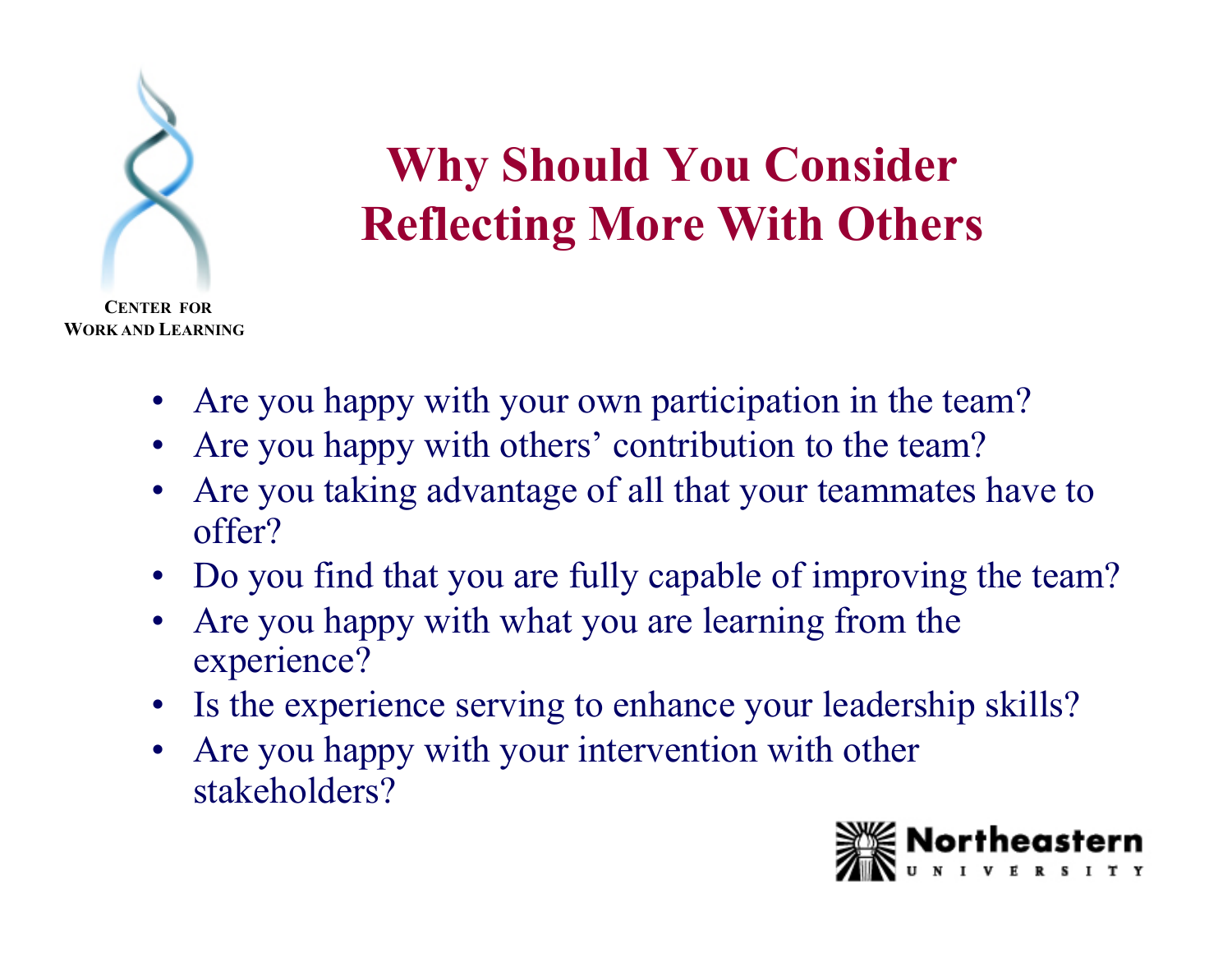

#### **The Five Skills Of Reflective Practice**

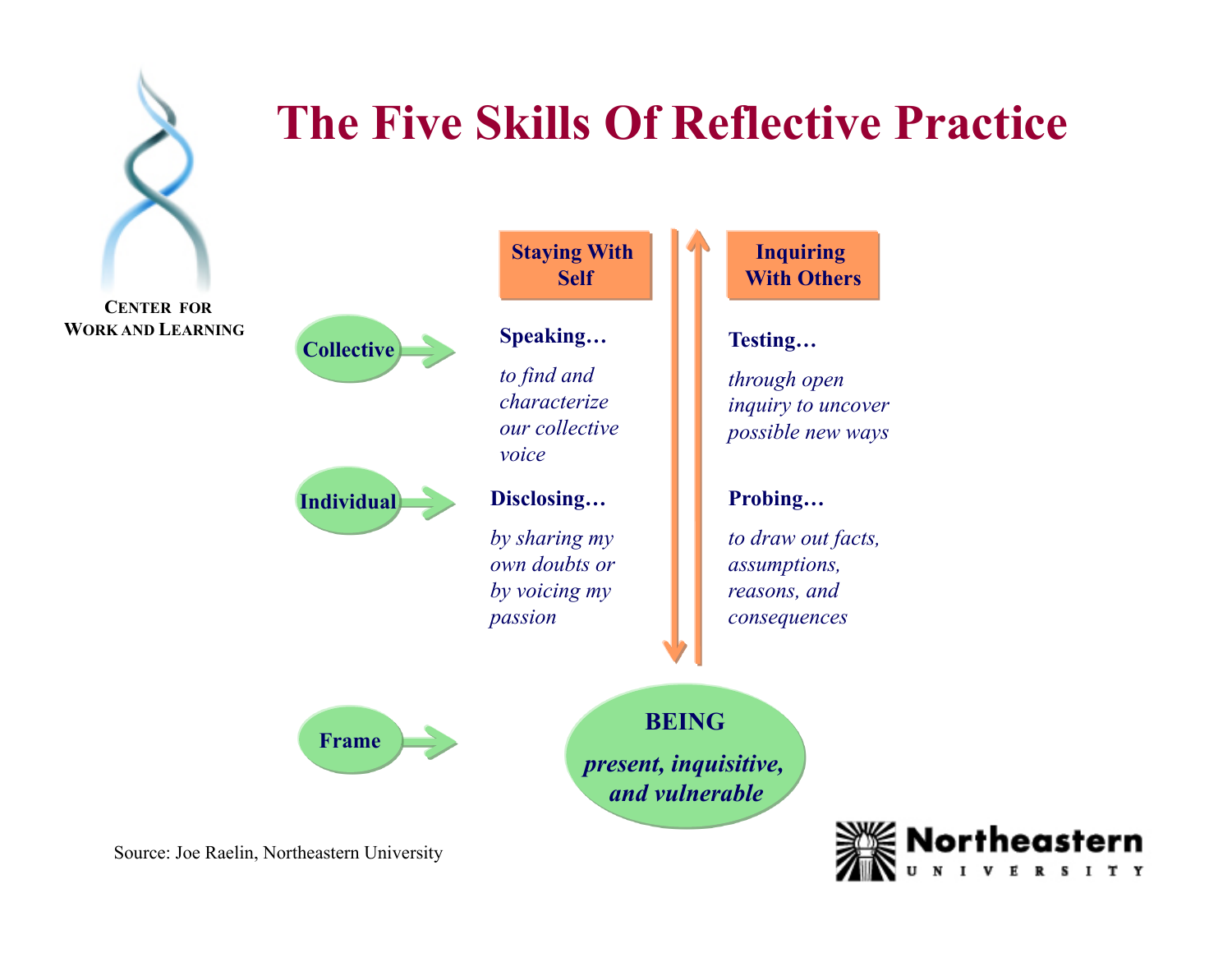

#### **The Skills in More Detail**

 **CENTER FOR WORK AND LEARNING** 

#### *BEING*

Creates a climate for reflection in the group. It asks that we experience or describe situations, even our own involvement in them, without imputing meaning.

#### *SPEAKING*

Calls for speaking with a collective voice to find collective meaning in the group. It attempts to characterize the state of the group at a given time.

#### *DISCLOSING*

Asks that members find and speak with their own voice in order to disclose their own doubts and assumptions as well as voice their impatience and passion.

#### *TESTING*

Makes an open-ended query to the group to attempt to uncover new ways of thinking and behaving. It asks the group to consider its own process, including its norms, roles, and past actions.

#### *PROBING*

Inquires directly with a group member to understand the facts, reasons, assumptions, inferences, and possible consequences of a given suggestion or action.

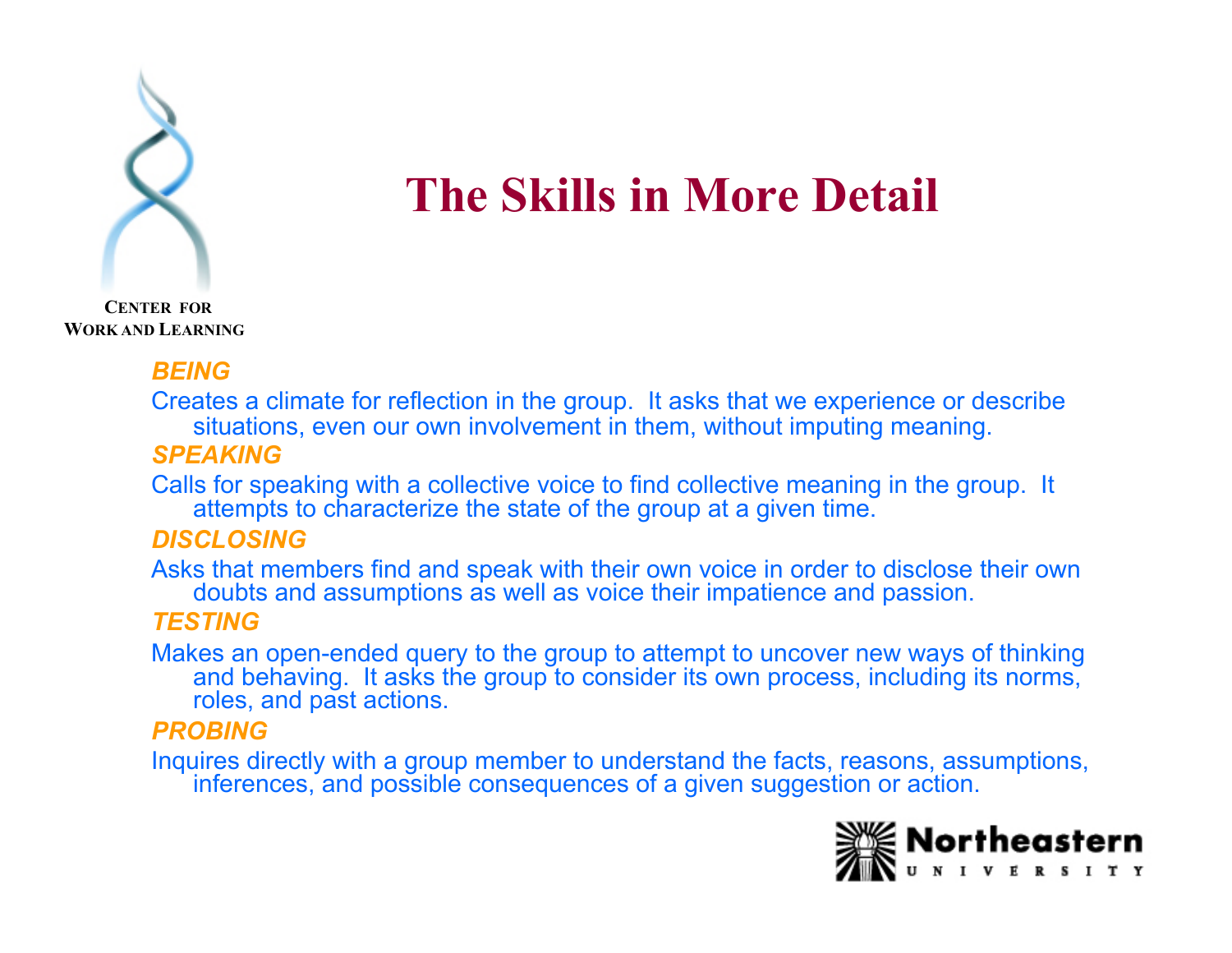

- 1. Take some private moments to think of an issue that you believe is affecting the team's performance.
- 2. When ready, have one member describe what he or she has observed.
- 3. Explain what you see as the possible impact on the team.
- 4. Ask other team members to react to what you have said (the inquiry phase).
- 5. Ask a member to clarify and summarize what the team has heard.
- 6. Proceed to suggest ways to deal with the issue, if the team decides that it is a problem worth tackling.